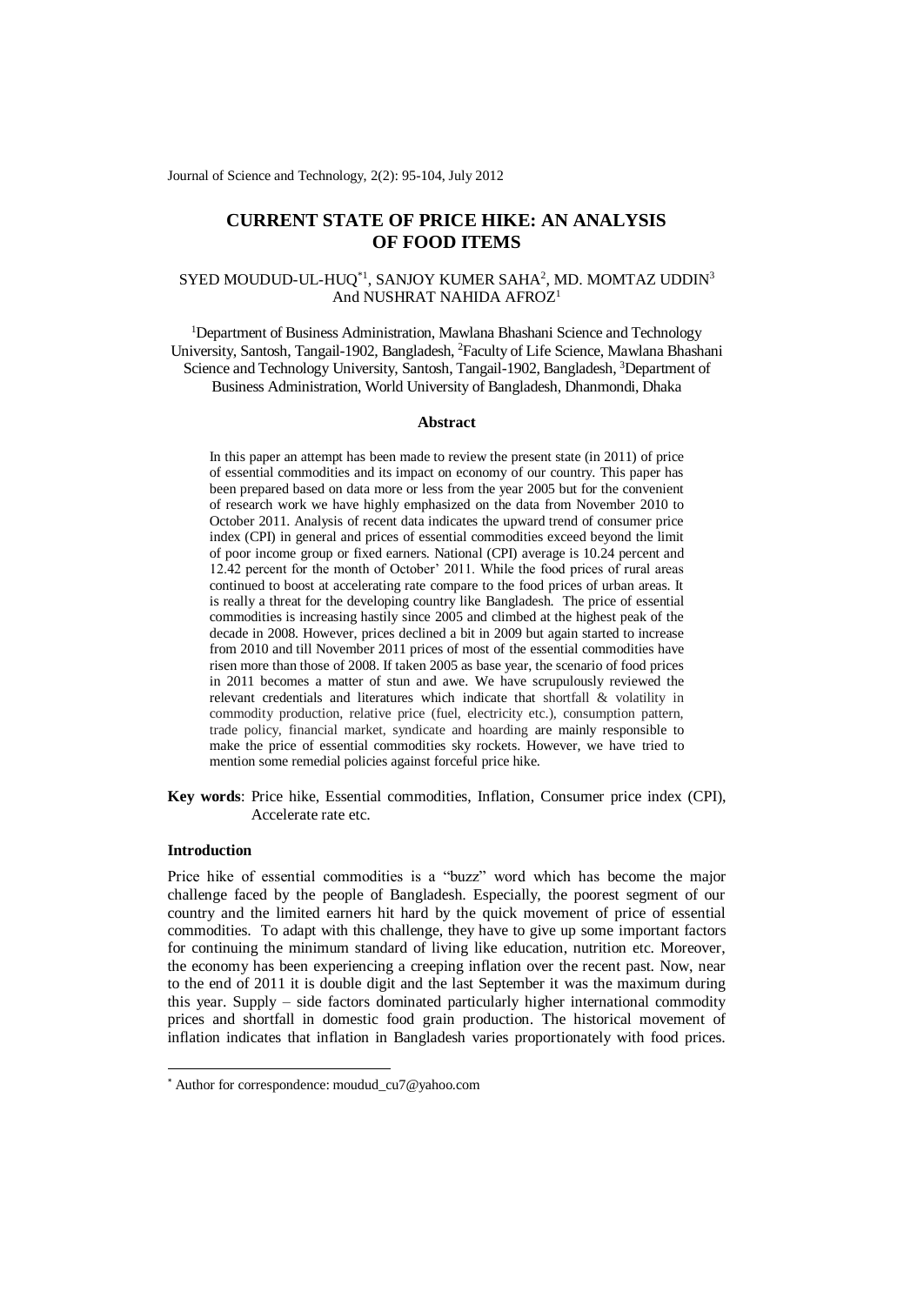The situation of quick rises in international prices during 2005-2011 attributed to higher cost of domestic food production. The prices of fuel, seeds, fertilizers, labor wages, insecticides and transport costs are also gone up.

The major macroeconomic variables of Bangladesh economy such as revenue, expenditure and balance of payment position are badly affected by the higher prices of food items.

## **Objectives**

In this paper an initiative has been taken to evaluate the current price movements of essential commodities and to provide possible remedies against price hike.

## **Scope**

This paper covers the present market situation of price movements that is about more or less within the year 2005 to 2011. This research only covers the essential commodities. Overall price movements of economy are not the concern of this paper.

## **Methodology**

This research is conducted on the basis of secondary information and the market research done by various parties. Information has been collected from relevant papers and documents provided by the different government departments and international organizations, publications of different research think tanks and news paper and web site. The steps that can be taken are-

- Identifying the required data category and relevant sources
- Collecting the secondary data from the respective sources
- Compiling the data and analyzing
- Making conclusions and recommendations

### **Findings and Analysis**

#### *A) Price changes and trends:*

Global food and oil price hike have also increased the bar of food price in the local market. The food price of essential commodities is increasing hastily since 2005 and climbed at the highest peak of the decade in 2008. However, prices declined a bit in 2009 but again started to increase from 2010 and till November 2011 prices of most of the essential commodities have risen more than those of 2008. If taken 2005 as base year, the scenario of food prices in 2011 becomes a matter of stun and awe. From the table-1, it is comprehensible that the prices of coarse, medium and fine rice have been doubled in 2011 than those of 2005. The price of Atta (white) increased by 83.33 percent by November comparative to 2005. The price of soybean and palm oil increased by 147 percent and 151.22 percent respectively by November 2011 relative to 2005. The price of garlic in 2005 was Tk. 54/Kg while it increased by 122.22 percent by November 2011. The prices of different types of pulses have increased over the years at incredible rate. The prices of baby food items, powder milk and sugar are also on an upward movement. It might be very difficult for the poor people to manage three meals a day when the prices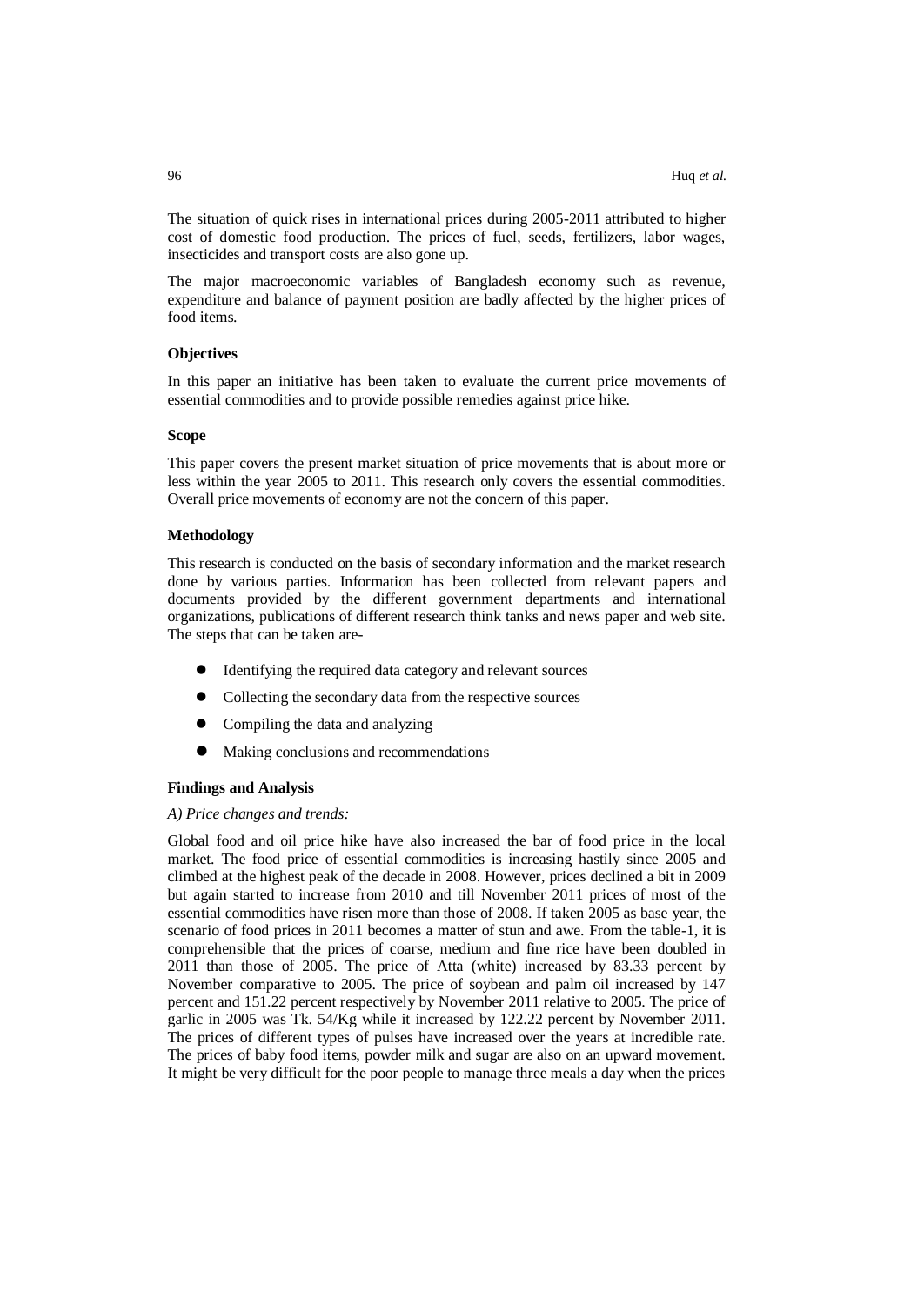Current State of Price Hike 97

of essential commodities are on the rise at accelerating rate and volatile. As a result of this volatile nature of price of essential commodities, the poorest segment and the limited earners are in great distressed.

| Commodity             | Unit           | 200<br>5 | 2006 | 2007 | 2008 | 2009 | 2010 | $2011$ up to<br>November | % change<br>of price |
|-----------------------|----------------|----------|------|------|------|------|------|--------------------------|----------------------|
|                       |                |          |      |      |      |      |      |                          | Base Year-<br>2005   |
| Rice (Coarse)         | $1 \text{ kg}$ | 16       | 17   | 21   | 31   | 22   | 29   | 32                       |                      |
| Rice (Medium)         | $1 \text{ kg}$ | 19       | 19   | 24   | 35   | 26   | 34   | 40                       | 1.105263             |
| Rice (Fine)           | $1 \text{ kg}$ | 24       | 23   | 27   | 40   | 32   | 39   | 50                       | 1.083333             |
| Atta (White)          | $1 \text{ kg}$ | 18       | 20   | 27   | 37   | 20   | 23   | 33                       | 0.833333             |
| Soyabean Oil          | Liter          | 49       | 53   | 73   | 104  | 75   | 80   | 121                      | 1.469388             |
| Palm Oil              | Liter          | 39       | 45   | 71   | 85   | 60   | 69   | 98                       | 1.512821             |
| Masur Dal             | $1 \text{ kg}$ | 48       | 59   | 65   | 90   | 99   | 100  | 90                       | 0.875                |
| Potato                | 1 kg           | 18       | 17   | 17   | 14   | 21   | 13   | 16                       | $-0.11111$           |
| Onion                 | $1 \text{ kg}$ | 30       | 16   | 33   | 21   | 26   | 23   | 27                       | $-0.1$               |
| Garlic                | 1 kg           | 54       | 70   | 56   | 34   | 55   | 125  | 120                      | 1.222222             |
| Ginger                | $1 \text{ kg}$ | 83       | 50   | 47   | 66   | 68   | 109  | 65                       | $-0.21687$           |
| Powder Milk<br>(Dano) | 2 kg           | 637      | 681  | 890  | 1114 | 1089 | 981  | 1050                     | 0.648352             |
| Sugar                 | $1 \text{ kg}$ | 43       | 45   | 32   | 35   | 43   | 48   | 60                       | 0.395349             |
| Egg (Farm, Red)       | 4 pieces       | 21       | 17   | 17   | 22   | 26   | 24   | 24                       | 0.142857             |

**Table 1. Percentage of retail price change of essential commodities (yearly)**

*Source: Department of Agricultural Marketing, MoA, November 2011*

*For 2011, data is collected from January to November 20 from various retail shop and arot.* 

*Percentage change is calculated by authors*

# *B) Consumer Price Index and Trend of Food and Non-food Inflation*

A measure that examines the weighted average prices of a basket of consumer goods and services, such as transportation, essential food and medical care. Specially, here we consider consumer goods i.e.; essential food items. However, the CPI measures how much the price of consumer goods has changed over a given time period. It measures the inflation and deflation. Large rises in CPI during short period of time indicate period of inflation and large drops indicate deflation.



Fig. 1. Food Inflation (Rural & Urban)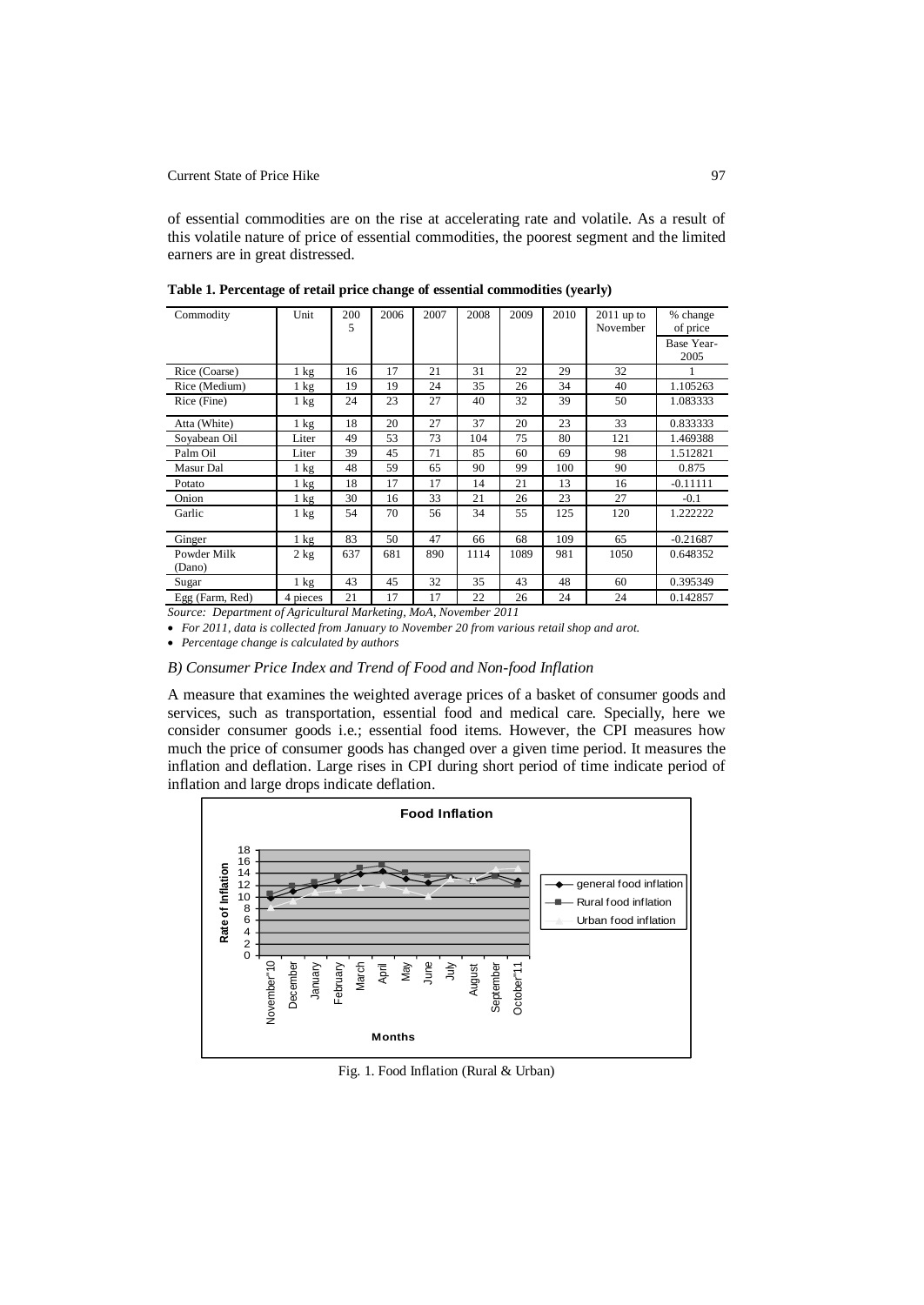From the table-2 shows that recent data indicates the upward trend of consumer price index (CPI) in general and prices of essential commodities exceeds beyond the limit of poor income group or fixed earners. National (CPI) average is 10.24 percent and 12.42 percent for the month of October' 2011. While the food prices of rural areas continued to boost at accelerating rate compare to the food prices of urban areas. It is really a threat for the developing country like Bangladesh. This is clearly shown in the figure-1.

From the month of November 2010 to July 2011 the trend o f rural food inflation is over the urban food inflation. As a result of this the overall inflation is increasing at national level.

| Classification<br>E | Nov 2010 | Dec 2010 | Jan 2011 | Feb 2011 | Mar 2011 | Apr 2011 | May 2011 | June 2011 | July 2011 | Aug 2011 | Sep 2011 | Oct 2011 |
|---------------------|----------|----------|----------|----------|----------|----------|----------|-----------|-----------|----------|----------|----------|
| National:           |          |          |          |          |          |          |          |           |           |          |          |          |
| General Index       | 238.89   | 240.75   | 242.48   | 244.48   | 245.97   | 246.24   | 246.39   | 249.11    | 254.72    | 259.66   | 264.85   | 265.94   |
| Inflation           | 7.54     | 8.28     | 9.04     | 9.79     | 10.49    | 10.67    | 10.20    | 10.17     | 10.96     | 11.29    | 11.97    | 12.42    |
| Food Index          | 265.22   | 268.19   | 270.44   | 272.57   | 274.99   | 275.02   | 273.95   | 277.11    | 285.31    | 290.13   | 298.29   | 299.15   |
| Inflation           | 9.80     | 11.01    | 11.91    | 12.77    | 13.87    | 14.36    | 13.16    | 12.51     | 13.40     | 12.70    | 13.75    | 12.82    |
| Non-food Index      | 203.43   | 203.71   | 204.88   | 206.15   | 206.65   | 207.23   | 209.24   | 211.39    | 213.61    | 219.11   | 220.04   | 221.41   |
| Inflation           | 3.33     | 3.27     | 3.85     | 4.36     | 4.32     | 3.97     | 4.78     | 5.73      | 6.46      | 8.76     | 8.77     | 9.05     |
| Rural:              |          |          |          |          |          |          |          |           |           |          |          |          |
| General Index       | 242.31   | 244.30   | 245.83   | 247.99   | 249.96   | 250.18   | 250.23   | 252.84    | 257.49    | 262.34   | 267.74   | 268.84   |
| Inflation           | 8.10     | 8.91     | 9.56     | 10.47    | 11.33    | 11.49    | 10.93    | 10.91     | 11.09     | 11.34    | 11.85    | 11.01    |
| Food Index          | 261.90   | 264.85   | 266.53   | 269.10   | 272.01   | 272.04   | 270.79   | 273.67    | 280.07    | 284.11   | 292.22   | 293.14   |
| Inflation           | 10.53    | 11.76    | 12.43    | 13.49    | 14.84    | 15.38    | 14.05    | 13.53     | 13.53     | 12.59    | 13.35    | 11.94    |
| Non-food Index      | 209.01   | 209.37   | 210.64   | 212.11   | 212.49   | 213.02   | 215.28   | 217.42    | 219.10    | 225.35   | 226.15   | 227.53   |
| Inflation           | 3.25     | 3.26     | 3.88     | 4.46     | 4.39     | 3.90     | 4.79     | 5.69      | 6.14      | 8.74     | 8.69     | 9.01     |

**Table 2. Consumer Price Index (CPI) and Inflation Rate**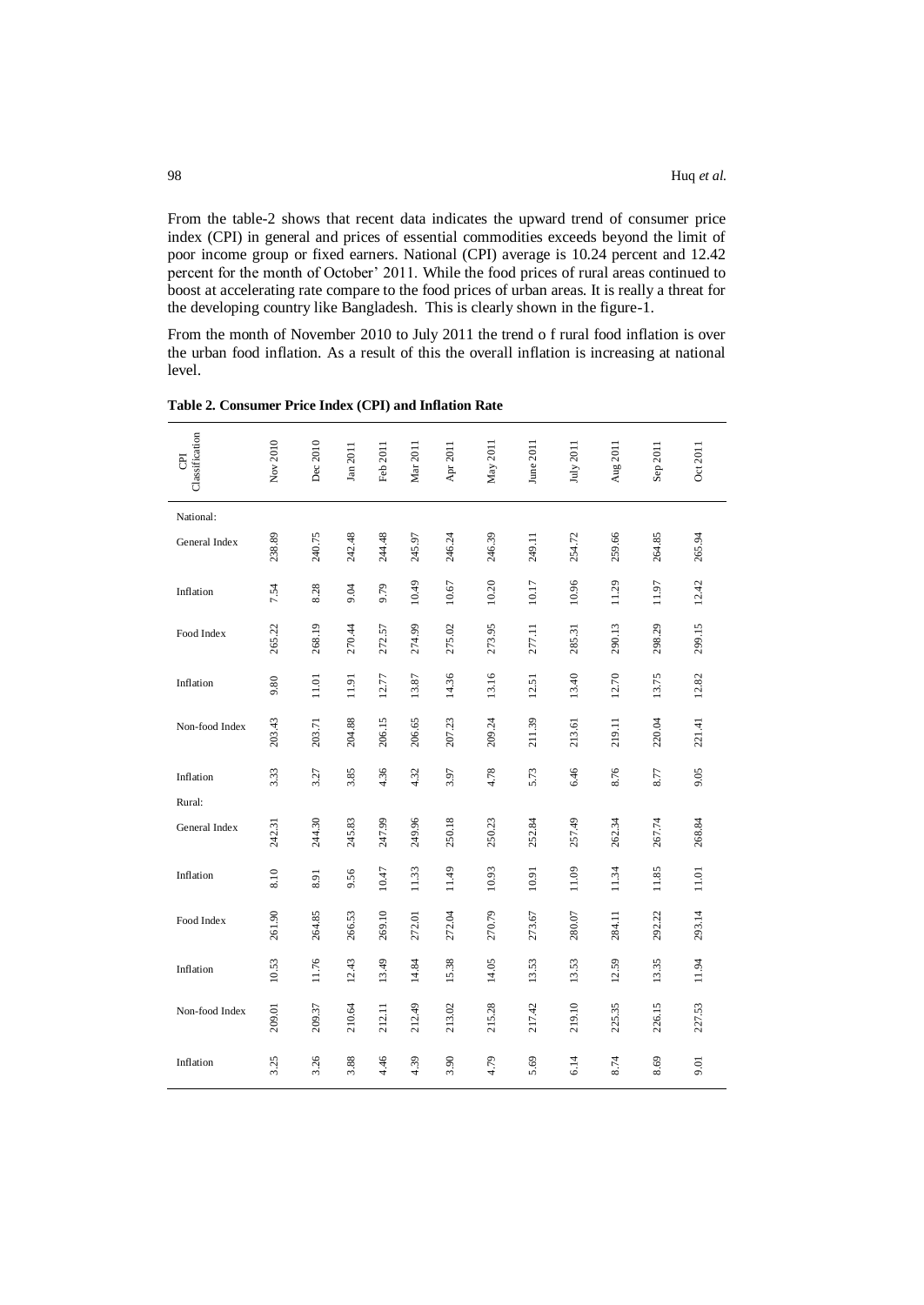| Urban:         |        |        |        |        |        |        |        |        |        |        |        |        |
|----------------|--------|--------|--------|--------|--------|--------|--------|--------|--------|--------|--------|--------|
| General Index  | 230.56 | 232.09 | 234.33 | 235.24 | 236.25 | 236.64 | 237.05 | 240.03 | 247.98 | 253.14 | 257.82 | 258.87 |
| Inflation      | 6.14   | 6.71   | 7.72   | 8.09   | 8.40   | 8.62   | 8.37   | 8.33   | 10.65  | 11.20  | 12.29  | 12.47  |
| Food Index     | 273.29 | 276.33 | 279.97 | 281.02 | 282.23 | 282.29 | 281.65 | 285.48 | 298.08 | 304.79 | 313.06 | 313.80 |
| Inflation      | 8.12   | 9.32   | 10.74  | 11.12  | 11.66  | 12.04  | 11.13  | 10.20  | 13.12  | 12.94  | 14.67  | 14.87  |
| Non-food Index | 189.84 | 189.92 | 190.84 | 191.62 | 192.42 | 193.12 | 194.54 | 196.72 | 200.24 | 203.91 | 205.17 | 206.52 |
| Inflation      | 3.55   | 3.29   | 3.76   | 4.11   | 4.13   | 4.18   | 4.77   | 5.84   | 7.32   | 8.80   | 9.00   | 9.17   |

Source: Bangladesh Bureau of Statistics

\*\*Table formatted by authors

The average inflation of food and non-food items is 12.67 percent and 5.55 percent respectively. From which inflation for essential food items is relatively higher than the average inflation of non-food items. From figure-2 it is found that now the inflation for food items is 12.82 percent which was 9.80 percent at the very beginning of November 2010.



Fig. 2. Food VS. Non-food Inflation

The average people of Bangladesh are highly worried about their food consumption because they have to pay more for daily foods than the non-foods.

### **Price Hike: It's Impact in Bangladesh**

Bangladesh, a net importer of food grains, has been seriously affected by food shocks, driven by higher international prices and domestic production shortfalls. The prices of rice and wheat in the domestic market are still much higher than those of the preceding year. Bottlenecks in the distribution and retail marketing chain, hoarding and panic buying by consumers aggravated the domestic price situation. The administrative action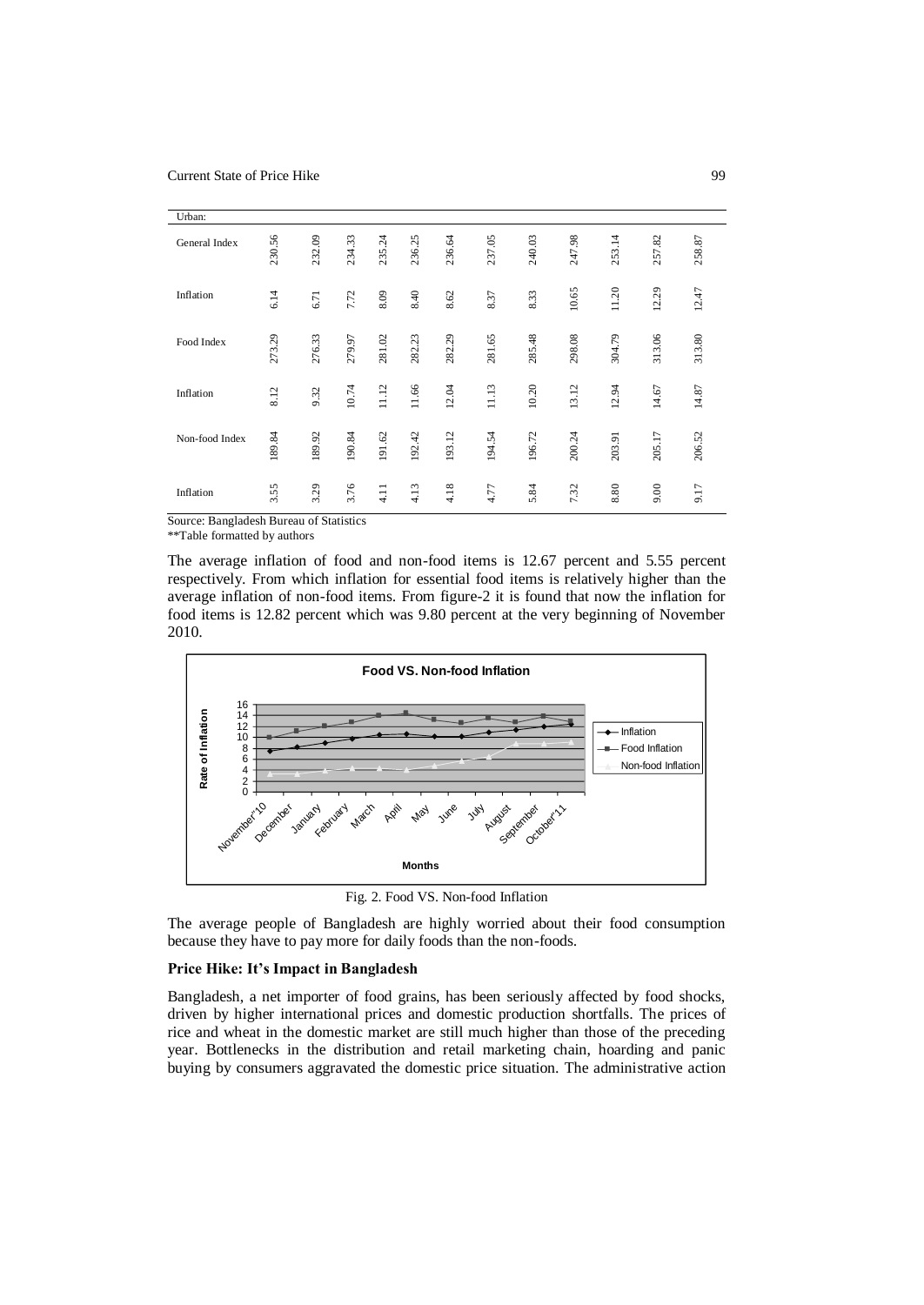by the government was largely counter-productive and failed to arrest the upward trends in prices. Despite a bumper Aman harvest this year, there is a fear to get the expected higher market price than its production cost. As a result, the poor farmers are disappointed. From the disappointment actual production may be declined. To resolve this matter the govt. takes an effective decision to procure Aman rice from local market in the wake of fall in prices of paddy. "Production cost per kilogram of Aman rice this year is Tk 25.75 and the procurement would be surely more than Tk. 26 and less than 29 a kg". (Food Procurement and Monitoring Committee). The nutrition of the poor is at risk when they are not insulated from price increase. Higher food prices lead the poor to limit their food consumption and shift to even less-balanced diets with harmful effects on their health in the short and long-terms. High food inflation has two important implications. First, high food inflation increases the price of food-related non-food items and since higher proportion of the consumption basket of the poor in Bangladesh is allocated to food items, the poor have to buy some food items at higher prices. Ideally, households buy less of the relatively more expensive items, food in this instance. But since the poor mostly survive at the subsistence level with little scope to further reduce food consumption, there is not much reprieve through the substitution effect. As such, the poor bear almost the full brunt of food inflation. Second, since food inflation reduces the real income of the poor, there is less money left after food purchases to consume other necessary goods and services such as education, health, fuel and energy. In other words, the income effect also hurts the poor more. Thus, higher inflation adversely affects the welfare of the poor, because they have no substitute for food, on one hand and their real incomes are reduced, on the other. The empirical exercise recently carried out by Bangladesh Bank demonstrates that the poor people generally face a higher rate of inflation than the non-poor in Bangladesh. This is likely to have further adverse effects on the welfare of the poor in both rural and urban areas in the country. The analysis also shows that the higher inflation rate of the poor in recent years has mainly arisen from higher food prices which have larger weights in the consumption basket of the poor. These findings thus have significant implications for designing appropriate anti-inflation policies by the government. Similar picture is also obtained from estimates of inflation for selected marginalized groups recently published in the Bangladesh Economic Outlook.

#### **Remedial Policies**

#### *Remedial Policies by Government*

In addition to the govt. steps already taken, the following measures are forwarded to arrest inflation.

- Among these, BGB's Operation Dal-Bhat and Open Market Sale (OMS) initiatives by Trading Corporation of Bangladesh and Food Directorate are the most notable, with some positive impact on market prices.
- Some private entrepreneurs have also started OMS program and has come forward to sell their products at factory price to consumers directly. They include Partex Group, Abul Khair Group, Meghna Group, PHP, Imam Group, Masud and Brothers, Alam and Brothers, S Alam, Mostafa Group and Mabco.
- Government has withdrawn existing 5% import duty on rice and wheat in an attempt to arrest the price rise. The government is also contemplating to reduce import duty on a number of essential items.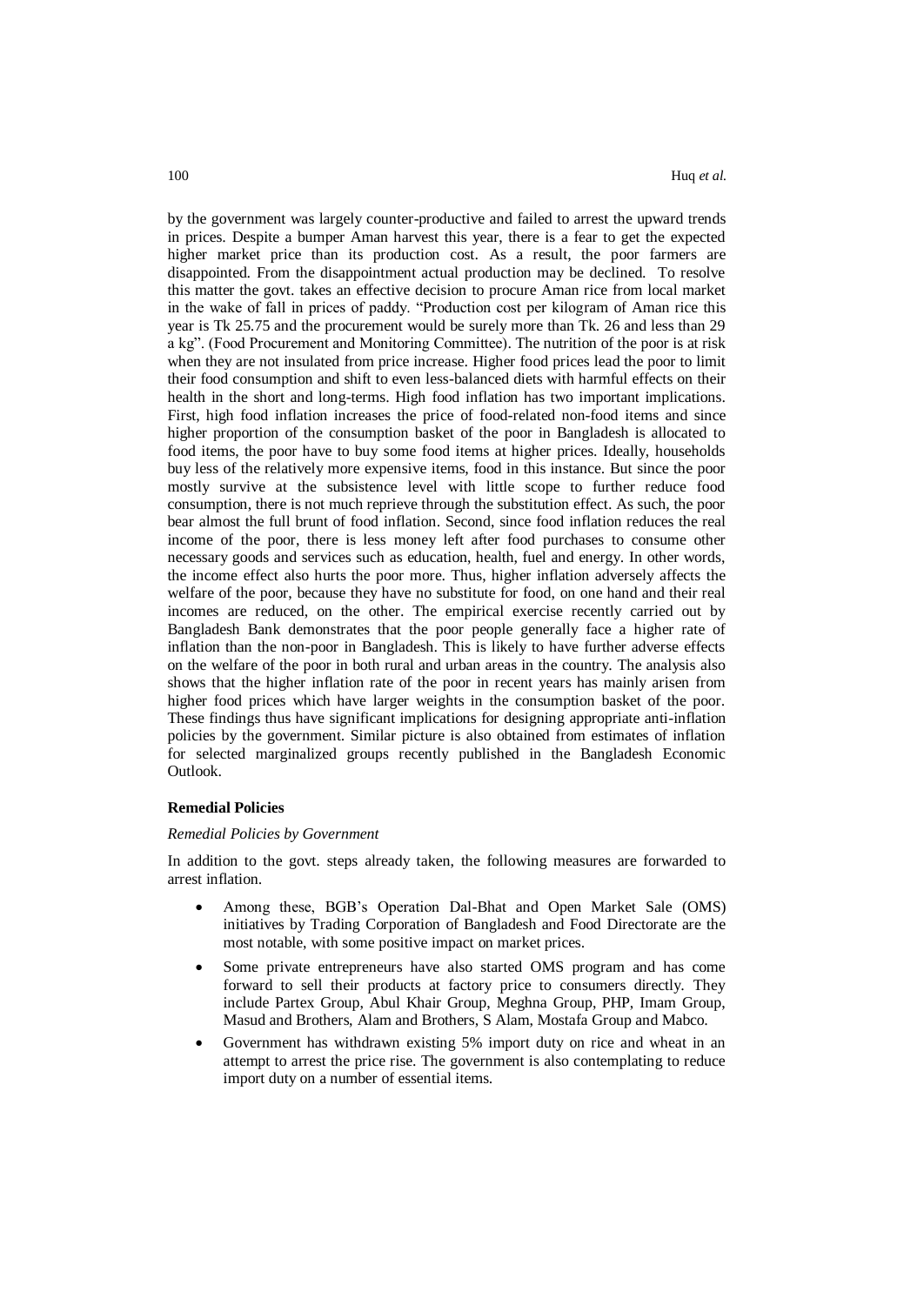The government has also prepared a draft Anti-hoarding Act articulating the period for which businesses will be allowed to stock their goods (at three levels: import, wholesale and retail level.

### *Actions should be taken as Remedies*

With continuation these activities followings are to be taken into consideration.

- 1. The government may officially identify certain food products as "Essential Commodities" and declare its intention to maintain stability of prices of such commodities through policy and institutional interventions in greater public interest.
- 2. The government needs to reexamine the effectiveness of the "Essential Commodities Control Order (1981) and explore the need to enact a law styled as "Supply and Regulation of Essential Commodities Ordinance (2007)" to provide a statutory basis to the government's targeted emergency measures for keeping prices of certain "essential commodities" within the means of common citizens.
- 3. There is a serious dearth of information regarding demand, supply and prices of essential commodities (both domestically produced and imported). Relevant data and information are not collected, analyzed and made available to the market agents in an accessible manner. The government has recently taken some initiatives to strengthen its market monitoring activities by way of establishing a temporary Price Monitoring Cell (PMC) under the MOC. The PMC monitors the value of L/Cs opened for imports of a set of essential commodities as well as compiles information on retail prices of essential commodities as observed in selected markets in Dhaka city. The current capacity of the PMC is totally inadequate to serve the purpose of the formulating informed policy decisions. On the other hand, the Department of Agricultural Marketing (DAM) under the MOA has a much more comprehensive market intelligence service which covers up to district level data on agricultural products, but the information collected and analyzed by DAM does not have wide dissemination including among the policymakers.
- 4. The DAM should be provided with adequate manpower and financial resources to convert it to a more effective organization. The DAM should be given the responsibility to estimate the region-wise demand and supply capacity with the help of other agencies and this information may be disseminated through the proposed DMS.
- 5. If possible, government should introduce zero tariffs for selected essential commodities (currently zero import tariff has been provided for rice and wheat) particularly for the ones for which import price is high.
- 6. The government should encourage the commercial banks to facilitate formation of groups of small scale importers (in terms of capital) to import essential commodities so that they may take the benefit of economies of scale (bulk import). This will help new players to enter the market and with the growing number of importers/traders, the popular perception and speculation about syndication may be removed.
- 7. The government should monitor international prices of imported essential products on a regular basis through its institutional mechanisms and disseminate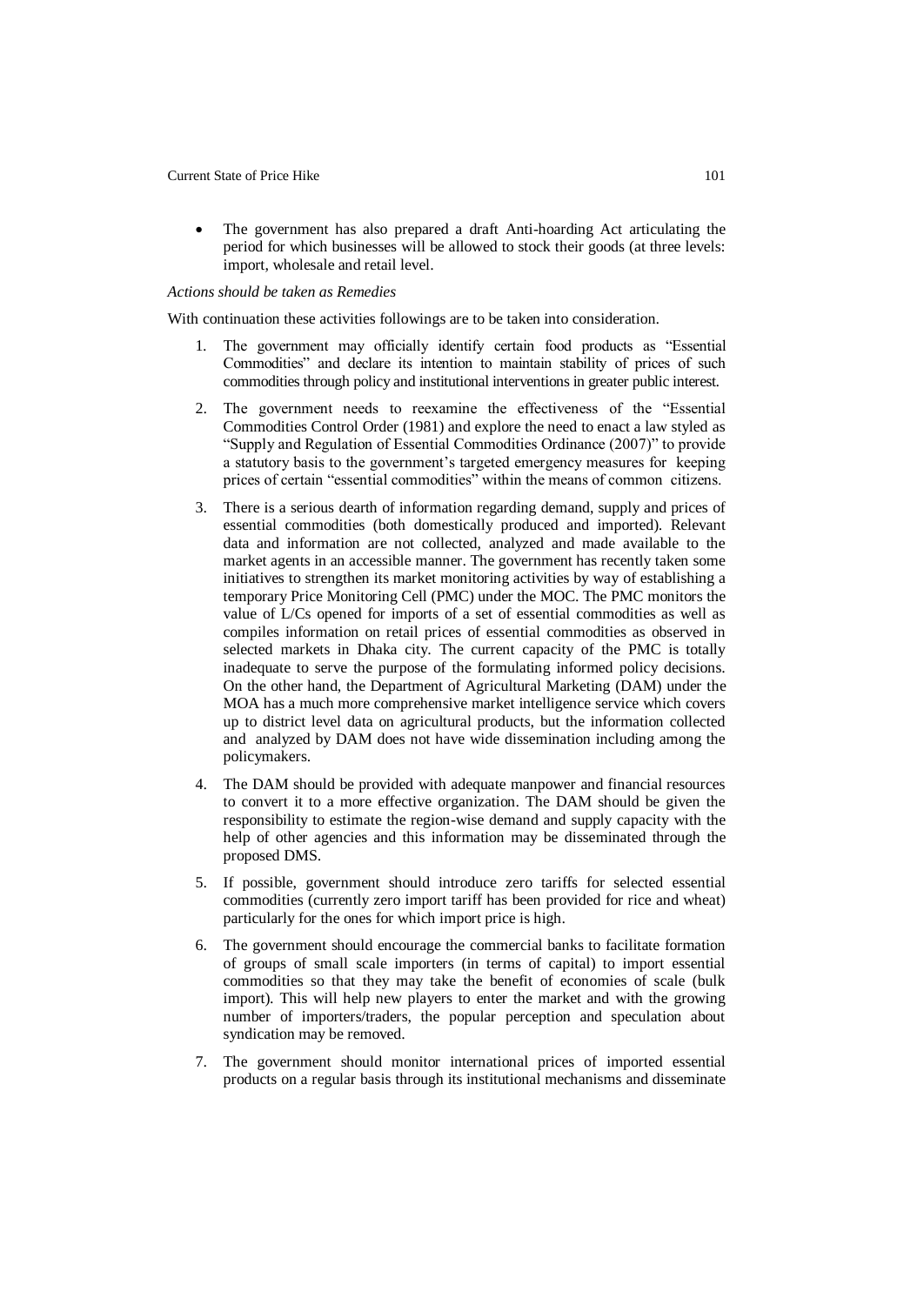the information among concerned authorities and in the market to prevent price fixing and supply manipulation through syndication.

- 8. Power distribution to the agricultural sector should be increased with a view to reduce the use of diesel for irrigation through load management. In this regard government must increase the local electricity generation capacity and may consider a wider application of solar power to generate electricity in rural areas with the help of NGOs.
- 9. The government needs to provide subsidy directly to the farmers on petroleum usage for irrigation. Modalities for this subsidy should be developed with strict monitoring mechanism (so that only genuine farmers may be benefited) and tight border security to prevent smuggling. To this end, either issuance of Entitlement Card or use of voter/National ID card may be considered.
- 10. As the government and private entrepreneurs are currently meeting only 12.50 per cent of the total demand for seeds, initiatives should be taken to increase supply of quality seed by private sector and NGOs. Towards this, special support for production of breeder's seed and supplying those seed at subsidized rate to NGOs and private sector companies for production of truthful level seed is necessary. This will reduce their production cost and increase seed supply and thereby production.
- 11. In case of letter of credit (L/C), banks usually determine the margin on the basis of bank-client relationship – a higher margin could raise the price of food grains and emergency necessary items. In case of emergency daily necessary items, L/C margins should be fixed as low as possible.
- 12. The GoB should take necessary measures to rejuvenate the moribund TCB and turn it into a modern corporation in line with the public procurement regulations. Experts and professionals from related disciplines must be recruited with mandate of taking decisions on importing essential commodities as recommended by DMS and acting as a watchdog to monitor the overall market situation. The relationship between TCB's operational procedures and the public procurement regulations needs to be examined carefully. TCB has already taken an initiative to import edible oil and whole milk powder which is a welcome decision to stabilize the price of these commodities in the coming days particularly in view of the sharp rise of global price of these items.
- 13. The government may repeatedly transmit the message that the honest business persons and entrepreneurs have nothing to fear and be apprehensive about. The distinction between people who have breached public trust by abusing state power to amass personal wealth and those who indulge in corrupt practices while conducting their business will need to be made. In case of the latter, the thrust will have to be on playing henceforth by the newly instituted rules of the game. The members of the law enforcement will need to play an important role in restoring business confidence in the country.
- 14. For domestically produced products, the best option is to remove the existing market imperfections and inefficiencies in the value chain. By establishing producers' cooperative and marketing organization and by creating a more direct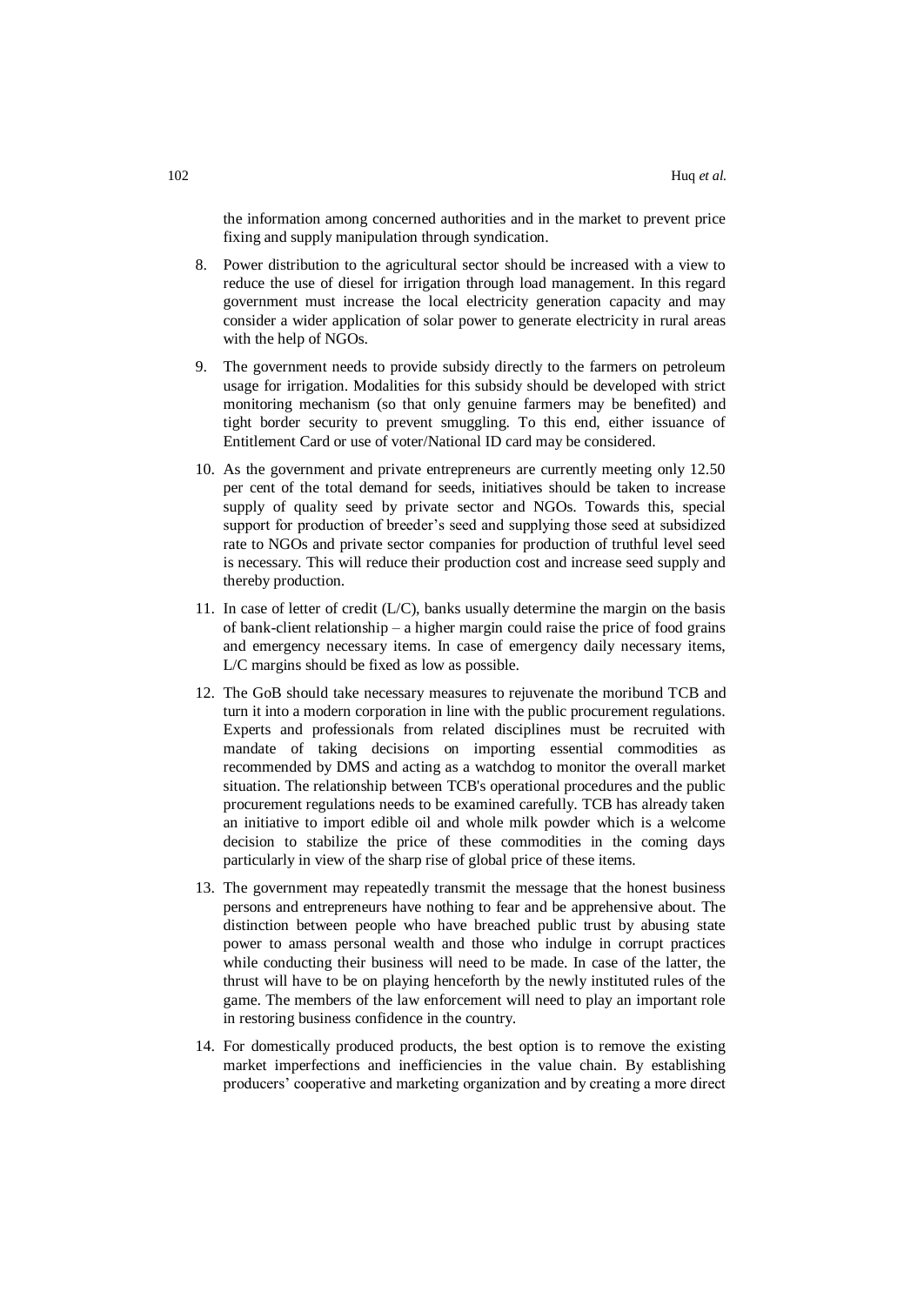link between producer and consumer it would be possible to have a positive impact at the retail price of essential commodities. This would also be a mechanism to provide reasonable (fair) price to producers. The government may encourage the existing NGO networks/private sectors to take a more proactive interest in this segment of the supply chain i.e. in the area of marketing of agricultural commodities.

15. The government must urgently identify some suitable locations within and around Dhaka and other big cities to establish new *Arots* so that more options will be available for both producers and retailers. This is expected to reduce the monopoly power of the vested interest groups in existing Arots by infusing more competition at this level of the market structure.

#### **Conclusion**

Essential commodities especially food in our country is important concern at policy level to ensure welfare of the mass people. In this regard price hike comes to top most concern with respect to food security because if price hike causes food insecurity for the mass of people of our country. Availability of food, though indispensable for food security, is not enough to significantly improve food security at the household level. For improved household food security, all out efforts are needed to ensure nutrition of the poor through improving their accessibility to food and ensuring full biological utilization of the food. The overall food security can be well attained when increased accessibility to food is ensured through enhanced skill in domestic agriculture and increased availability of cereals and non-cereals, through attaining food accessibility by sustained increase in income of the poor and through education and health services leading to effective utilization of food of the malnourished people.

It is expected that the people of the country will be able to enjoy their desired needs through essential commodities. For ensuring this situation price hike in essential commodities are to be controlled. All the government initiatives should be targeted to increasing production, reducing cost, ensuring fair competition (competition law may be enacted and enforced) and gaining confidence of business community. All these actions will make a balance between demand and supply and control price hike of essential food items.

### **References**

Asian Development Bank: South Asia. (2009). "Bangladesh economic update".

- Bangladesh Bank: Policy Analysis Unit. (2008). "Trend and characteristics of recent inflation in Bangladesh".
- Bangladesh Bureau of Statistics: Agricultural Wing. (2009). "crop statistics".
- Bangladesh Economic Update. (2011). Food Prices, Food Security and the Marginalized. Vol. 2(5).
- Centre for policy Dialogue. (2007). "Price of daily essentials; A diagnostic study of recent trend" A research prepared for Ministry of Commerce, Government of Bangladesh.
- CPD. State of the Bangladesh Economy in FY2009-10: Second Reading.
- Food and Agriculture Organization of the United Nations. (2006). "World food and agriculture in review".